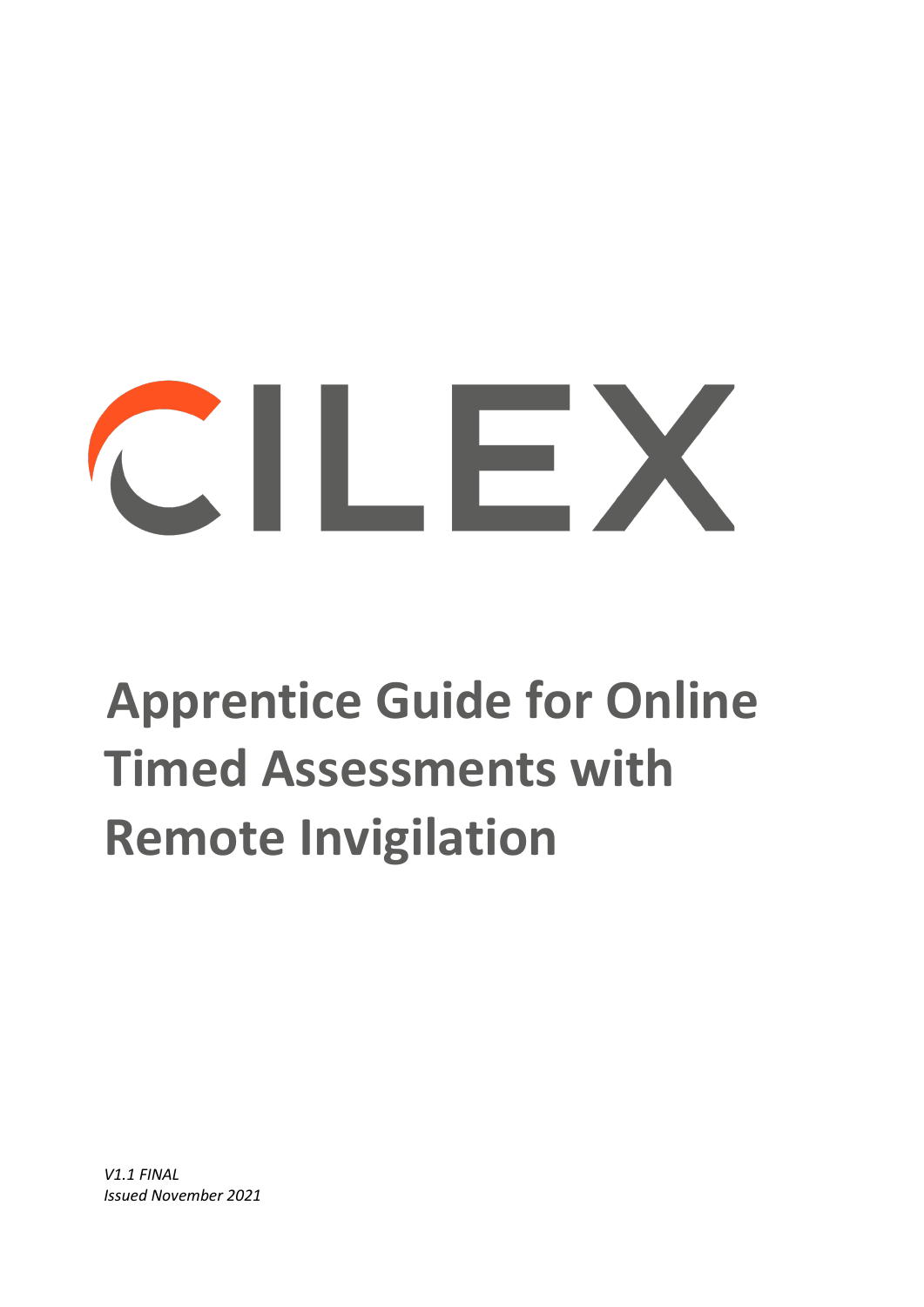### **Introduction**

This Apprentice Guide is for Apprentices taking Timed Assessments online with remote invigilation. CILEX's e-assessment partner has produced the following video which you may find helpful to familiarise yourself with the different stages of the set up and exam process: **[https://youtu.be/xsi0an49ISM](https://eur02.safelinks.protection.outlook.com/?url=https%3A%2F%2Fyoutu.be%2Fxsi0an49ISM&data=02%7C01%7Camanda.pipe%40cilex.org.uk%7C53dc72ed0345416100ee08d8184a95d6%7C9096e35ab9874b109fed671978bc83e8%7C1%7C1%7C637286057701785840&sdata=S9N4kSR0amQVhRiAzTB8cMcIyVpWFodiGfFeYZuSDNE%3D&reserved=0)**. References to the video are made throughout this Apprentice Guide.

# **Section 1: Before the Timed Assessment**

#### **Check that your equipment meets the Equipment & System Requirements**

The *Equipment and System Requirements – Level 3 Paralegal Apprenticeship End-Point Assessment* sets out the minimum requirements which must be met to sit Timed Assessments online with remote invigilation. You will need a suitable PC (e.g. laptop or desktop with webcam), mobile device and access to the internet. You should familiarise yourself with the minimum requirements as soon as possible.

#### Recommended

It is recommended that you use a personal laptop/PC for your Timed Assessment. Work laptops or devices may have restricted access and admin rights installed. This may cause issues when trying to access the ProctorExam platform. If you do intend to use a work laptop or device check with your IT department to make sure there are no issues accessing the ProctorExam platform.

#### **WiFi/Internet Connection**

In preparation for your Timed Assessment, check where your WiFi connection is strongest. Ideally you should ensure that the room in which you will take the Timed Assessment is where the connection is strongest. Alternatively, if your WIFI signal is not strong or stable enough, you may use an ethernet cable to connect your device directly to your router.

If you will be sitting your Timed Assessment in a house you share with other people you are encouraged to ask other members of your household to limit their internet use during the Timed Assessment, for example, avoiding streaming services, video conferencing calls or large downloads.

#### **Room set up**

The room in which you chose to sit your Timed Assessment must be well lit. As remote invigilation involves you being monitored by the cameras on your laptop/PC and mobile device, you will need to be clearly visible throughout the Timed Assessment. If your chosen location is near a window, ensure that light from the window does not prevent you from being visible on your laptop/PC screen.

You will need a chair and a table or desk which has been cleared of all personal items other than any materials you are permitted to access during the Timed Assessment and the device you will be using (laptop/PC). You should not take the Timed Assessment with your device balanced on your knee or sitting on a sofa or bed.

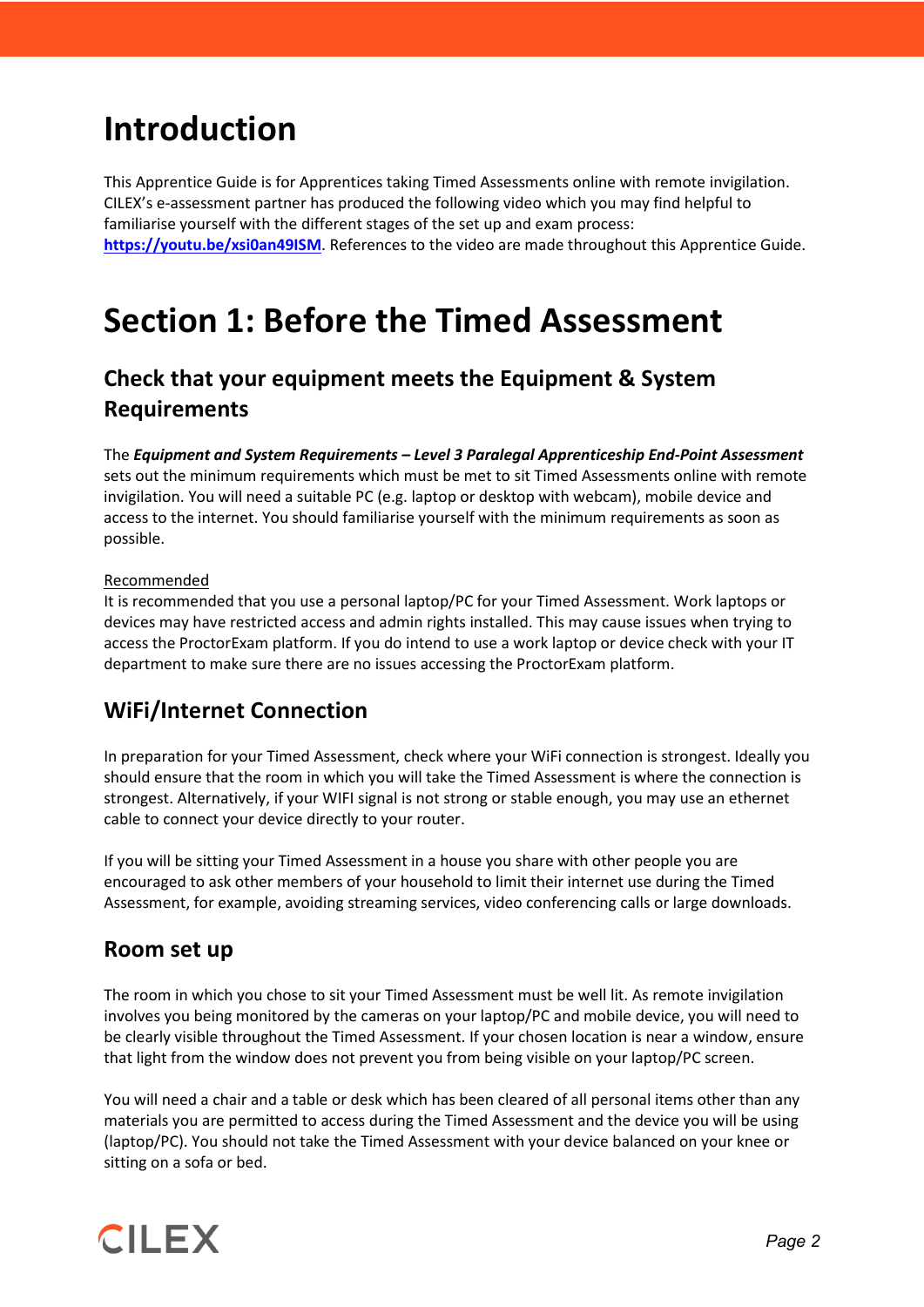It is advisable to have a power socket in reach so you can plug in the devices you are using (e.g. mobile device, laptop) to ensure that they do not run out of battery.

The room may contain other furniture; however, you must ensure that there are no personal items which are not permitted in the Timed Assessment. You are not permitted to open drawers, cupboards, or similar items of furniture during your Timed Assessment.

If you are using a room at your place of work, you must ensure that you have your employer's permission. The room must meet the requirements set out above. You should also ensure that you will not be disturbed for the duration of your Timed Assessment.

Decide where you will put your mobile device in order that it can continue to film you whilst you are taking your Timed Assessment. The device should be positioned to the side of you, far enough away so that it can record what you are doing during the Timed Assessment. You need to ensure that you can plug it in and that you can prop it up effectively so that it will not fall over. As stated above, check that any light source in the room does not prevent you being seen clearly at all times.

#### **Set up your PC**

Whilst you will be required to carry out a system check, following receipt of an email from CILEX at least one week before your Timed Assessment, we strongly advise that you do the following as soon as possible:

- (i) Ensure you are using the latest version of Google Chrome. To check if you have the latest version of Google Chrome:
	- On your computer, open Chrome
	- **EXTENDING** Click on the menu in the upper right corner next to the website address bar (the icon with three vertical dots)
	- **E** Click on 'Help'
	- Click on 'About Google Chrome' which will then show your latest version and if up to date or not

To update Google Chrome:

- Click on the menu in the upper right corner next to the website address bar (the icon with three vertical dots)
- Click Update Google Chrome. If you don't see this button, you're on the latest version (this may update automatically if you are not on the latest version)
- **E** Click Relaunch
- (ii) Allow pop-ups for ProctorExam:
	- Type chrome://settings/content into the address bar and press Enter
	- Select Pop-ups from the Content Settings screen
	- In 'Allow', click 'Add' and enter [https://surpass.proctorexam.com](https://surpass.proctorexam.com/)
	- **EXECO** Close the Content Settings screen

(iii) Install ProctorExam extension/plugin within Chrome to allow screen sharing:

- Click on the link **[here](https://chrome.google.com/webstore/detail/proctorexam-screen-sharin/digojkgonhgmnohbapdfjllpnmjmdhpg)** or type in https://chrome.google.com/webstore/category/extensions
- Search for ProctorExam
- **EXECL** Click on 'add to chrome'
- **Click on 'add extension'**

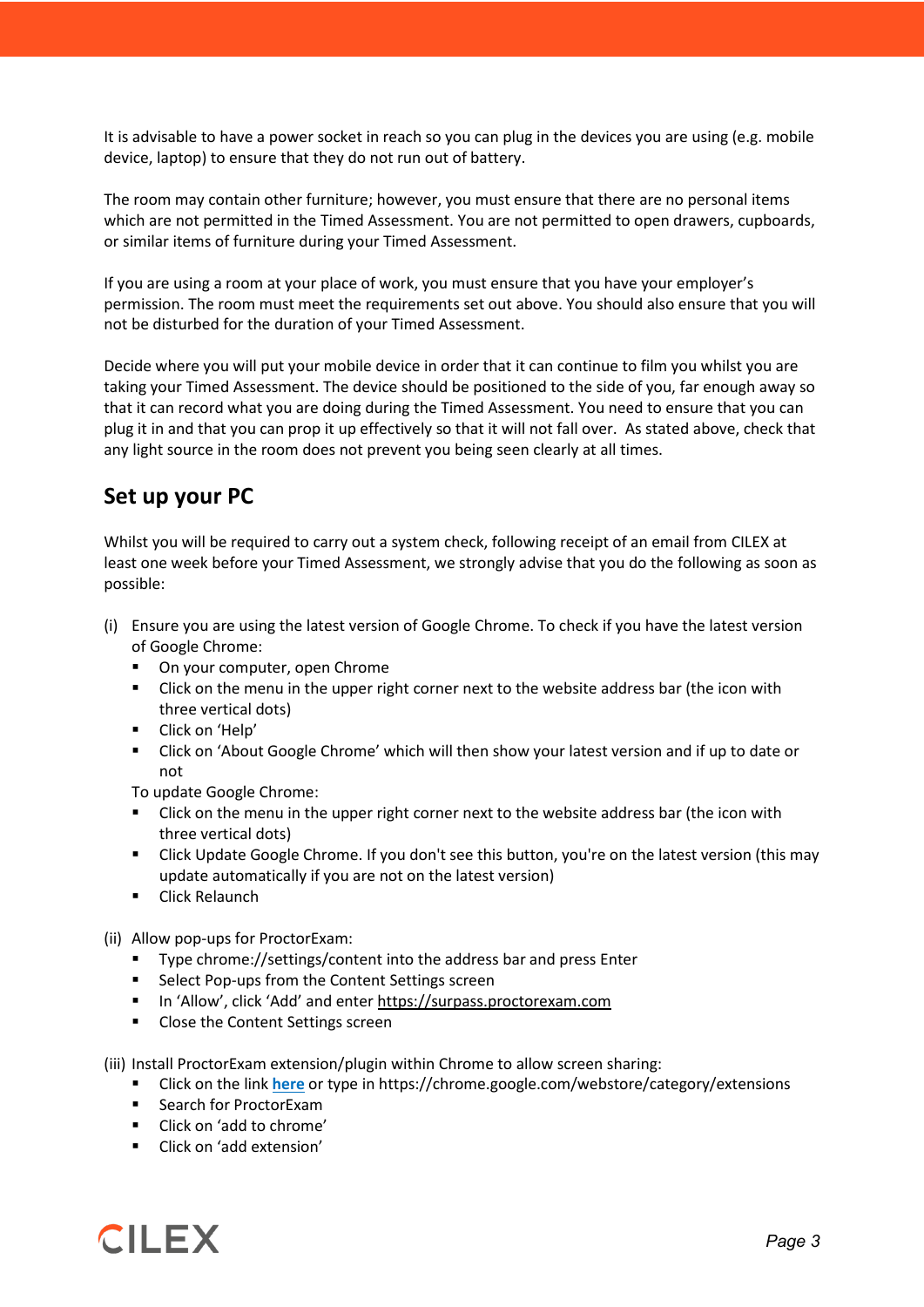(iv) Ensure background notifications for other applications are turned off. In order to do this, please follow the steps below:

On Windows 8:

- Access the Charm bar by navigating to the right side of the screen with your mouse (upper or lower corner) or by pressing the Windows key and C (Win+C) keyboard combination
- Click on 'Settings' (Cog wheel icon)
- **EXECLICE ON THE PUR INCOCO EXECLICE A** Click on 'More PC settings screen
- **EXECLICE ON THE 'Notifications' option on left pane of the PC settings screen**
- On the right pane of the 'Notifications' screen, under the section 'Show notifications from these apps', turn off any application notifications that may run in the background e.g. Mail application

On Windows 10:

- Click on the Start menu (Windows key)
- Click on Settings (Cog wheel icon)
- Click on 'System'
- Click on 'Notifications & actions'
- Under the section 'Get notifications from these apps', turn off any application notifications that may run in the background e.g. Mail application

On MacOS:

- **E** Click on the Apple menu (Apple icon)
- Click on 'System Preferences...'
- Click on 'Notifications'
- For any applications that may have notifications run in the background, select these, and then select 'None' under the alert style in the right panel of the Notifications screen.

The video referred to in the Introduction section above takes you through the checks and set up: [https://youtu.be/xsi0an49ISM](https://eur02.safelinks.protection.outlook.com/?url=https%3A%2F%2Fyoutu.be%2Fxsi0an49ISM&data=02%7C01%7Camanda.pipe%40cilex.org.uk%7C53dc72ed0345416100ee08d8184a95d6%7C9096e35ab9874b109fed671978bc83e8%7C1%7C1%7C637286057701785840&sdata=S9N4kSR0amQVhRiAzTB8cMcIyVpWFodiGfFeYZuSDNE%3D&reserved=0)

#### **Download the ProctorExam App onto mobile device**

In readiness for the Timed Assessment, ensure that you download the ProctorExam App onto your mobile device. This device will be used to conduct the environment check (see below) and record you taking your Timed Assessment. You do not need to do anything further with the ProctorExam App at this point. The App will ask you to scan the QR code. The QR code will be provided on the day of your Timed Assessment as you go through the set-up process. It is not available in advance of the Timed Assessment. (As advised in the *Equipment and System Requirements – Level 3 Paralegal Apprenticeship End-Point Assessment*).

#### **Carry out system check**

You will be sent a system check email at least one week before your Timed Assessment which will contain instructions on how to perform a system check to ensure your PC is set up and ready to go.

Please ensure you run your system check as soon as possible after you receive the email (ideally within 24 hours) to avoid any unwanted problems just before your Timed Assessment. Once you click on the system check link in the email you receive, you will be given simple instructions on how to complete the check.

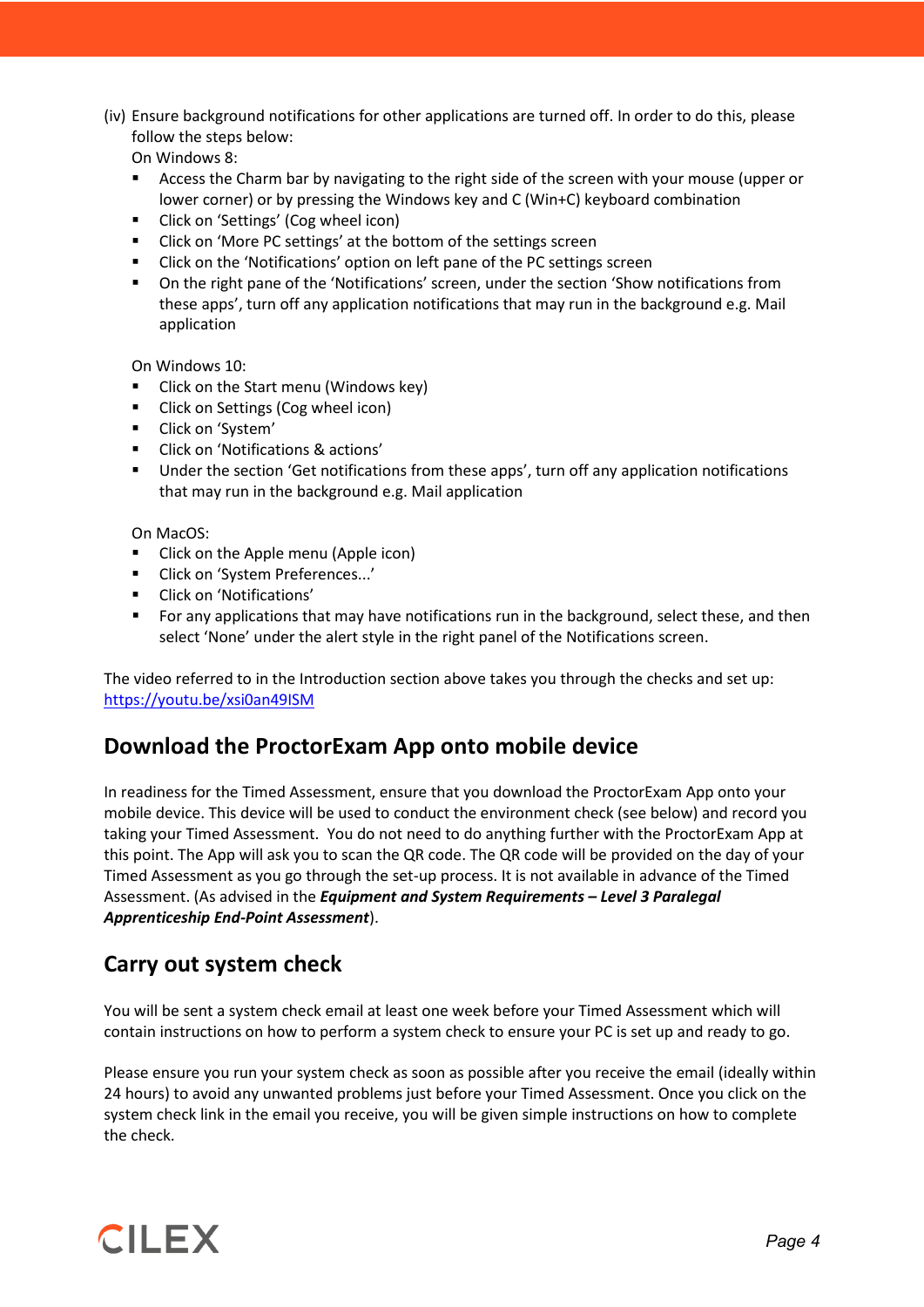During the system check, if you encounter any technical difficulties, you will be able to access online chat support.

Please contact CILEX if you have not received your system check email six days before your Timed Assessment.

Important: You must carry out the system check on the device you are going to use for the Timed Assessment and must disconnect any second screens from the device if you usually use a second screen.

#### **Email with link to your Timed Assessments**

Approximately 72 hours before your Timed Assessments two emails will be sent containing the links to your Timed Assessments, **please check your junk email folder**. Since the emails are sent 72 hours before the scheduled time for each Timed Assessment, you will receive them at separate times in the day. You are not required to do anything further with the emails until the day of the Timed Assessments.

#### **ID**

You will be required to show valid ID when you take your Timed Assessments. Prior to the Timed Assessments, check the list of ID which CILEX accepts, as set out in the *Regulations for Timed Assessments with Remote Invigilation*, to make sure your ID will meet CILEX requirements. The name on your ID must match the name with which you are registered for the Timed Assessments. If you cannot meet the ID requirements, contact CILEX as soon as possible and at least 10 working days before the Timed Assessments, using the *Enquiry Form on the CILEX website*.

#### **Regulations for Timed Assessments with Remote Invigilation**

In advance of the Timed Assessments ensure that you have read and understand the *Regulations for Timed Assessments with Remote Invigilation* so that you do not breach these regulations when you take your Timed Assessments.

# **Section 2: Day of the Timed Assessment**

#### **Be prepared**

Ensure that you have everything ready for the Timed Assessment as follows:

- $\checkmark$  The room is set up as discussed above and there are no unauthorised materials on bookshelves, walls, tables etc
- $\checkmark$  You have disconnected any second screens
- $\checkmark$  You have your ID to hand
- $\checkmark$  You have told anyone with whom you share your house (if you are sitting at home) that you are not to be disturbed and, where possible, to avoid internet use, in particular streaming services, video conferencing calls and large downloads
- $\checkmark$  You have told your colleagues that you must not be disturbed, if you are sitting at work. (It is advisable to put a Do not Disturb notice on the door of the room.)

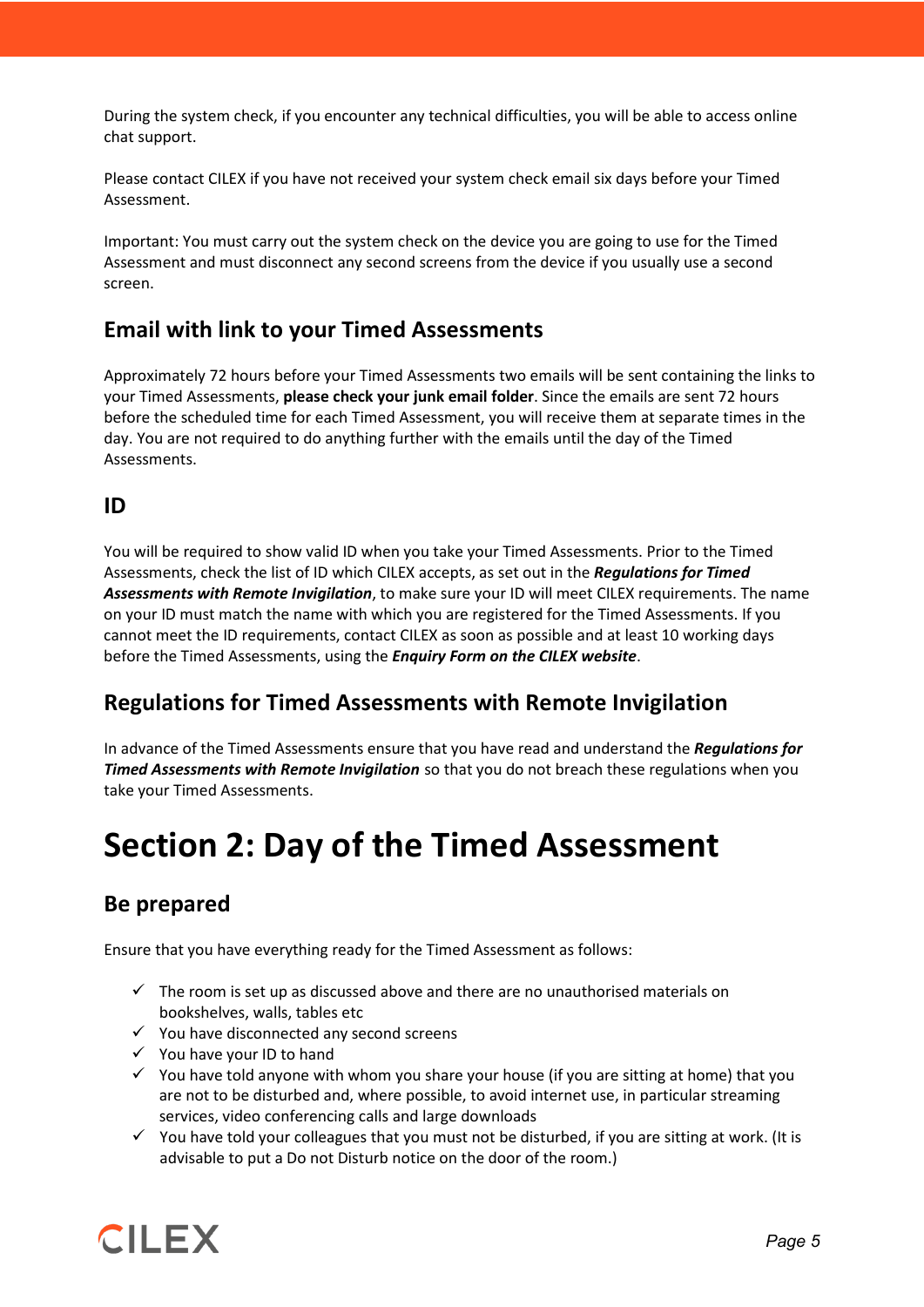- $\checkmark$  You have all the materials which you are permitted to use in the Timed Assessments ready (see section below)
- $\checkmark$  You have your mobile device (with ProctorExam App downloaded) and the charger ready
- $\checkmark$  You have your PC (laptop or desktop) and charging cable ready

#### **Permitted materials**

Apprentices may bring the following materials into the Timed Assessment:

- $\checkmark$  Scrap paper;
- $\checkmark$  Clean or annotated copies of statutory authorities and decided cases, which you used for research prior to the Timed Assessment;
- $\checkmark$  Clean or annotated copy of the Advance Materials;
- $\checkmark$  Research notes, which can be handwritten or typed,
- $\checkmark$  Any other reference material which you would use in the workplace.

Apprentices are not permitted to have a pre-prepared response in a Timed Assessment.

#### **Clothing, watches, headphones**

You should avoid wearing clothing with the ability to hide materials i.e. hooded jumper. Hats or head coverings are not permitted except when worn for religious reasons and only if your full facial features are clearly visible. You are not permitted to wear sunglasses\*, watches, headphones/headsets, or earplugs. (As part of the pre-exam checks you will be asked to make your ears visible to the camera.)

\* If you have a medical condition which means you need to wear sunglasses, please contact CILEX as soon as possible using the *Enquiry Form on the CILEX website*.

#### **Pre-assessment checks**

At the time you are due to take your Timed Assessment, simply click on the Timed Assessment link in your email, follow the ID check, environment check, permitted materials check, and read in full the 'Instructions for Candidates' then launch your Timed Assessment. Please note that if you click on the Timed Assessment link before the start time of the Timed Assessment it will not work. The checks are explained in more detail below. As noted above you will receive separate emails for Timed Assessment 1 and Timed Assessment 2, so ensure you access the correct email and link.

#### **Close application and browser windows (notifications)**

You will be prompted to enable desktop notifications for ProctorExam and to close all applications and browser windows/tabs (except for ProctorExam).

It is your responsibility to ensure that there are no onscreen disruptions during your Timed Assessment. Please make sure that background notifications for other applications are turned off. The 'Set Up Your PC' section above provides help with how to do this.

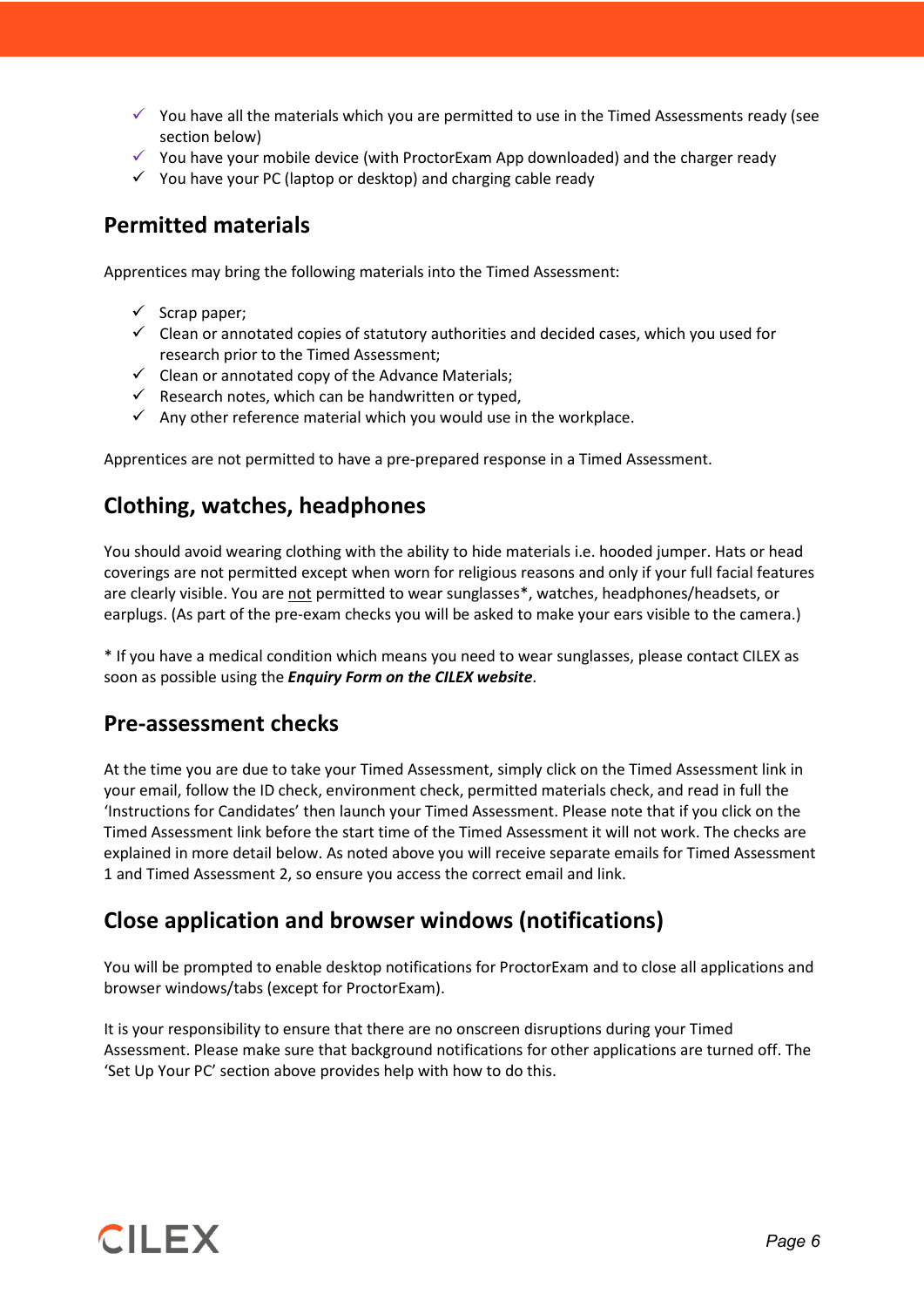#### **ID checks**

When prompted to do so you must show valid ID. (The types of ID accepted by CILEX are set out in the *Regulations for Timed Assessments with Remote Invigilation*.) You will be prompted to hold your ID to the webcam on your PC (laptop or desktop) in order that a photo of your ID can be taken. You will then be prompted to take and submit a photo of your head and face. You must ensure that you hold your ID close enough to the webcam so that the photo of your ID is clear.

#### **Set up mobile device**

You will be instructed to put your mobile device into airplane mode and to activate the WiFi. You will then be required to open the ProctorExam App on your mobile device and point the camera of your device at the QR code on screen to scan it. The screen on your mobile device will go black. However, the footage being streamed from your mobile device will be displayed on your PC screen.

#### **Environment check**

When prompted to do so you must conduct the room and equipment scan as directed.

The video referred to in the Introduction section above shows the ID check, mobile device set up and environment check you will be required to carry out: [https://youtu.be/xsi0an49ISM.](https://eur02.safelinks.protection.outlook.com/?url=https%3A%2F%2Fyoutu.be%2Fxsi0an49ISM&data=02%7C01%7Camanda.pipe%40cilex.org.uk%7C53dc72ed0345416100ee08d8184a95d6%7C9096e35ab9874b109fed671978bc83e8%7C1%7C1%7C637286057701785840&sdata=S9N4kSR0amQVhRiAzTB8cMcIyVpWFodiGfFeYZuSDNE%3D&reserved=0)

You will be instructed to position your mobile device at the side of you. It is recommended your mobile device is placed 3 metres away from you. However, if this is not possible it must be far enough away to film you at your workstation. You should check the footage streaming onto your PC screen to ensure that your mobile device is pointing the correct way and filming you.

#### **Camera Check**

You will be instructed to check your cameras are position correctly. The streams from your webcam and mobile device are displayed on your PC screen. Check that you can clearly see yourself. Where necessary, you can reposition your webcam or mobile device.

#### **Permitted Materials check**

When prompted to do so carry out the permitted materials checks. Show the front cover of any statute books, law books or similar to the webcam and flick through the Advanced Materials and any research notes or other reference materials you are using during the Timed Assessment whilst holding the documents up to the webcam.

#### **Instructions for Candidates**

Make sure you read in full the Instructions to Candidates and then you can launch your Timed Assessment.

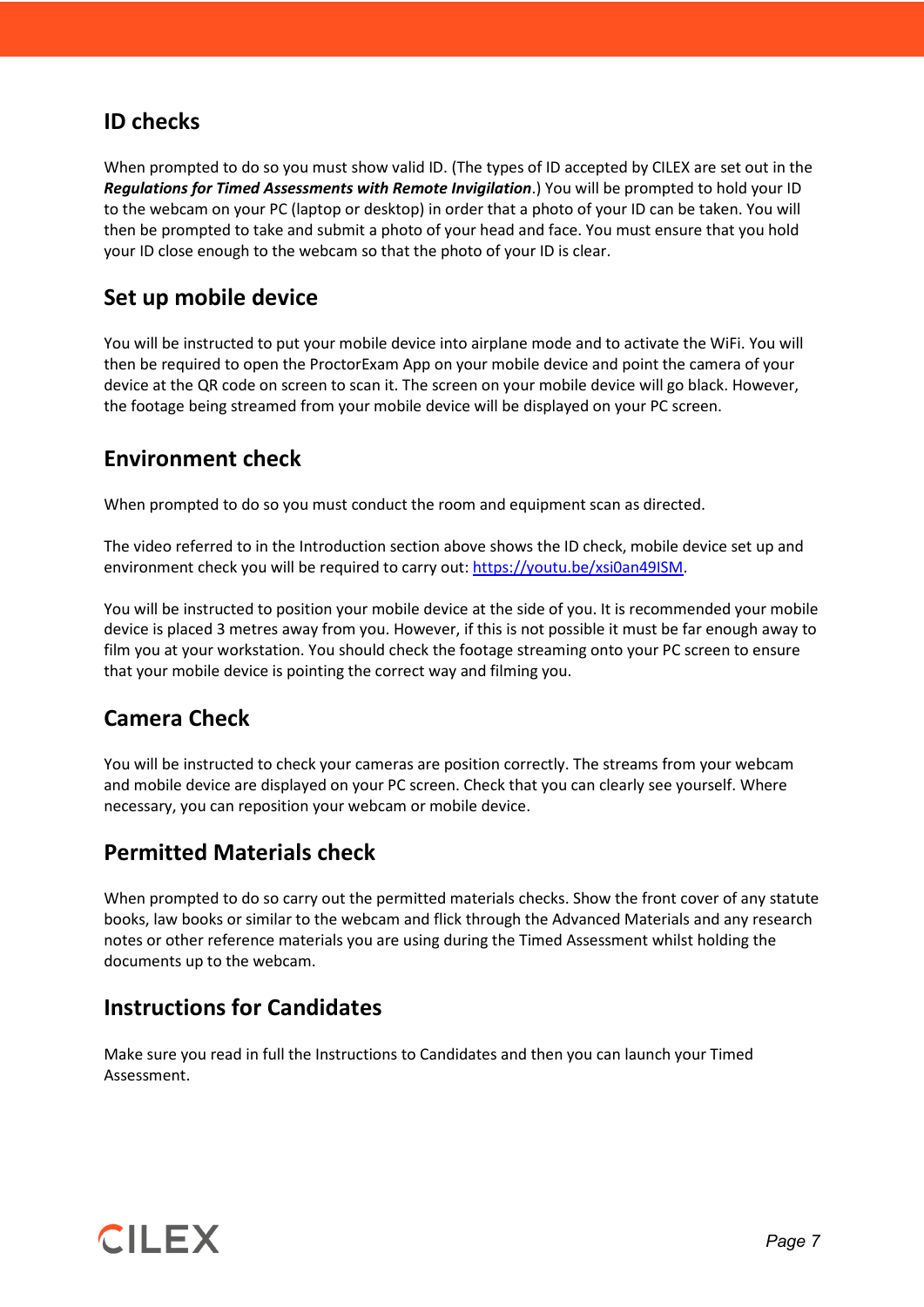#### **Launch Exam and Keycode**

When you are ready click to launch the Timed Assessment, as directed. You will be required to input the keycode. The keycode appears on the launch test screen – see an example of a key code circled in red below.



You will access the Instructions for Candidates for the Timed Assessment you are taking. Once you have read these instructions you can then click Start Exam. The exam timer will count down the time permitted for your Timed Assessment. The timer will not start until you have read these instructions and clicked to start the exam.

# **Section 3: During the Timed Assessment**

You must ensure that you comply with the *Regulations for Timed Assessments with Remote Invigilation*.

#### **Drinks and Food**

You are allowed to have drink in a clear drinking vessel. You are not permitted to have food\*. You are not permitted to leave the room to collect more water and should ensure you have all you need with you before you start the Timed Assessment.

\* If you have a medical condition which means you will need to have food in the Timed Assessment, please contact CILEX as soon as possible using the *Enquiry Form on the CILEX website*.

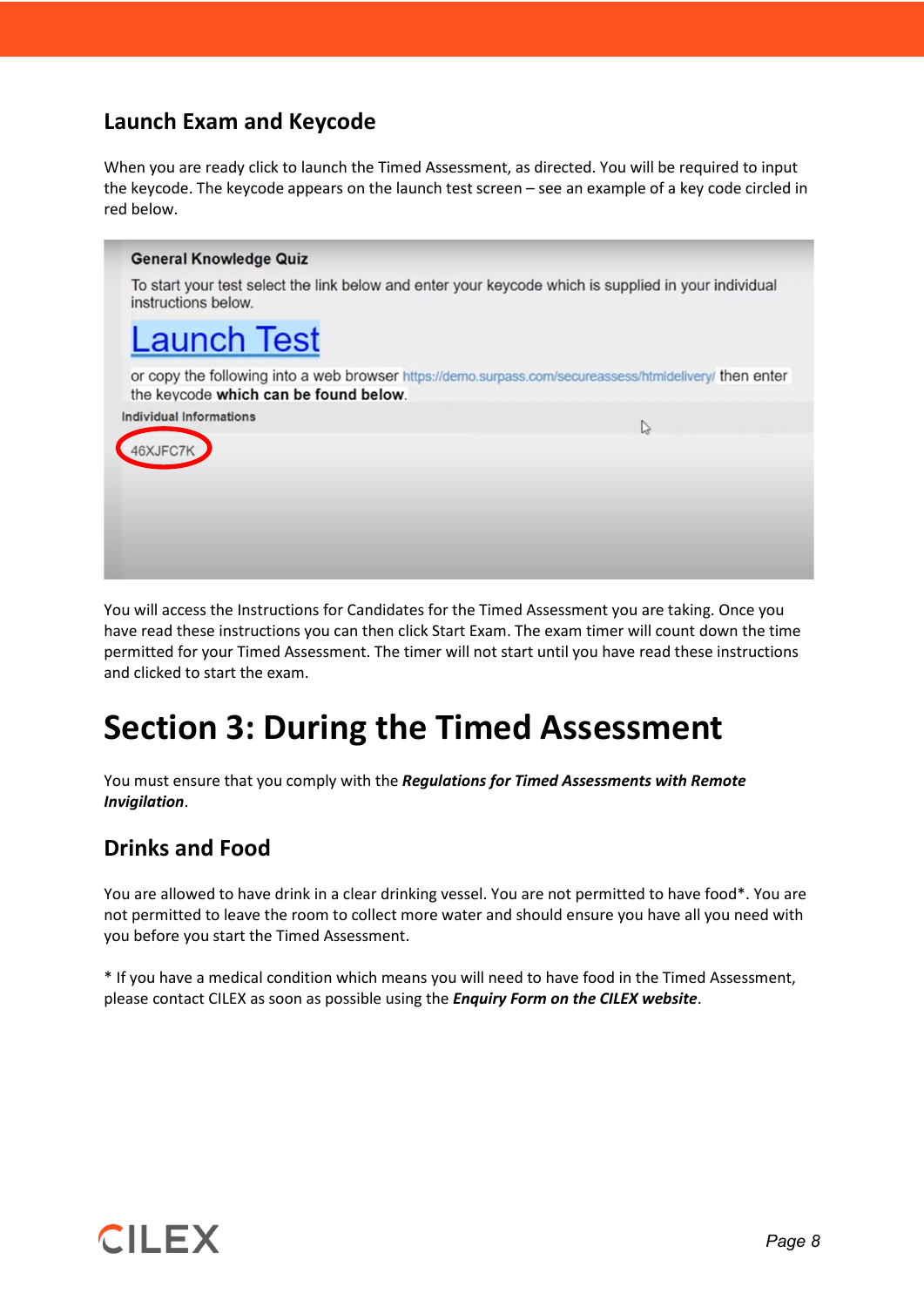#### **Workstation**

You are permitted to have the following at your workstation:

- $\checkmark$  Pens, pencils, highlighters
- $\checkmark$  A drink (see above)
- $\checkmark$  Scrap paper;
- $\checkmark$  Clean or annotated copies of statutory authorities and decided cases, which you used for research prior to the Timed Assessment;
- $\checkmark$  Clean or annotated copy of the Advance Materials;
- $\checkmark$  Research notes, which can be handwritten or typed,
- $\checkmark$  Any other reference material which you would use in the workplace.

Important You must ensure that your workstation is cleared of any other items other than those specified above.

#### **Leaving your workstation**

You are permitted to leave your workstation to go to the toilet but must be away from your workstation for no longer than 5 minutes at any time. There is no need to announce that you are going to the toilet, you simply get up and leave the room. You must not bring anything into the room when you return. Other than to go to the toilet, you must remain at your workstation throughout the duration of your Timed Assessment.

Important If you do go to the toilet during the Timed Assessment, the clock will keep running, as it would if you were sitting at a test centre.

#### **Communicating with others**

You are not permitted to communicate with anyone during the Timed Assessment. This includes talking to anyone in the building in which you are taking the Timed Assessment or communicating with anyone outside the building including via email, text message, video conference, telephone, or other media.

You must be alone in the room in which you are taking the Timed Assessment, and no one is permitted to enter the room.

#### **Smoking**

You are not permitted to smoke or vape during the Timed Assessment.

#### **Earplugs/headphones**

You are not permitted to use earplugs, headphones, or headsets during the Timed Assessment.

#### **Watches**

You are not permitted to wear a smart watch during the Timed Assessment.